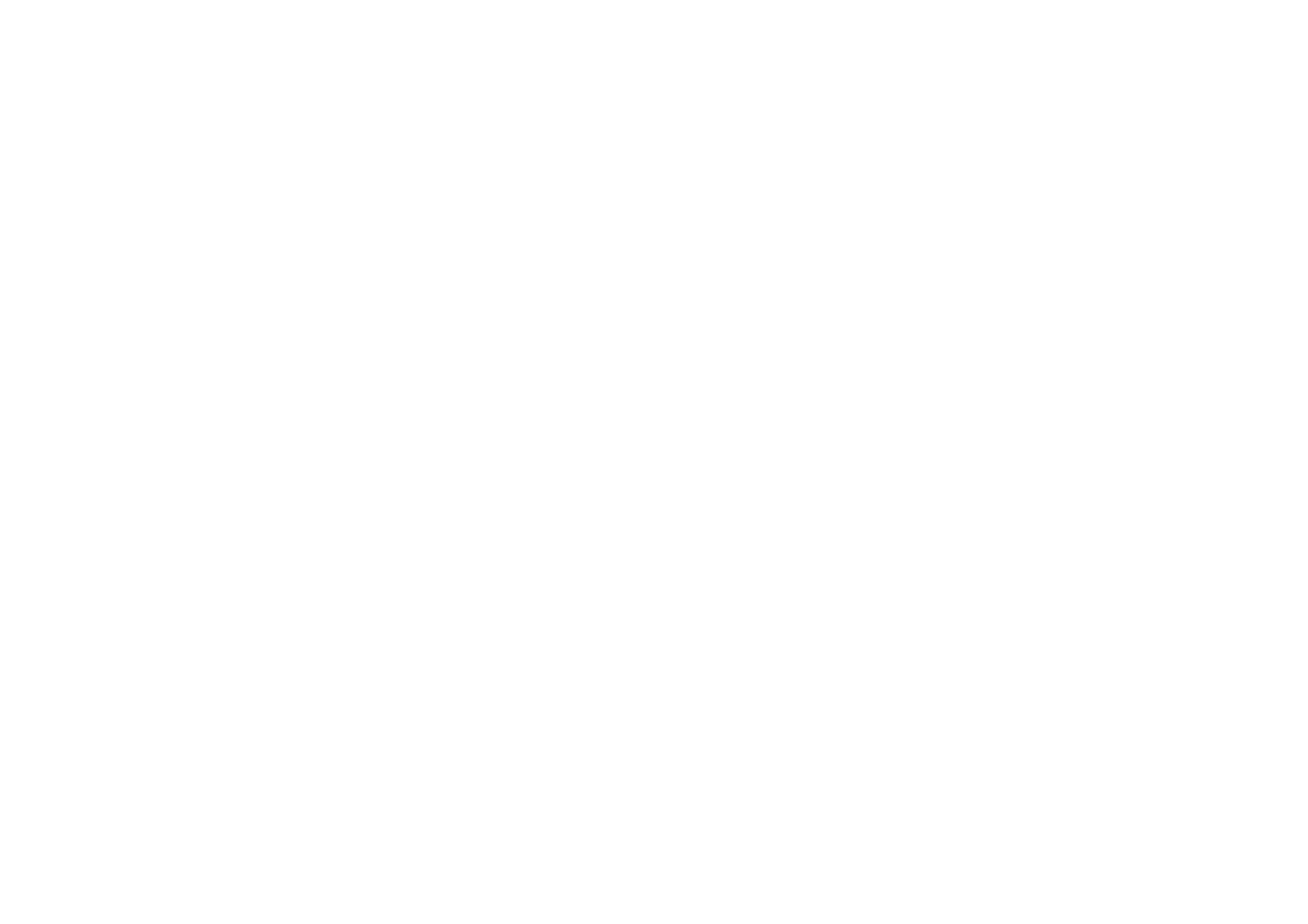#### Notes and Reminders

Please don't forget that your child needs to have a PE kit and a pair of welly boots at school.





They also need to bring a coat, water bottle and their book bag to school every day. Please remember that it is important to read with and to your child at home.

Fruit is provided each day and all children in Foundation Stage, but they children can bring their own healthy snack.

Don't forget milk is free for the children until they are 5, then you must register with Cool Milk if you wish for them to continue to have this.



Don't forget that you can contribute to your child's learning journey by using the Tapestry app. It is always lovely to see photos of special events, outings, and achievements.

Thank you for all your support and please do not hesitate to speak to one of us if you have any questions.

Mrs Curtis and Mrs Slaney



# Reception Curriculum Leaflet

Spring Term